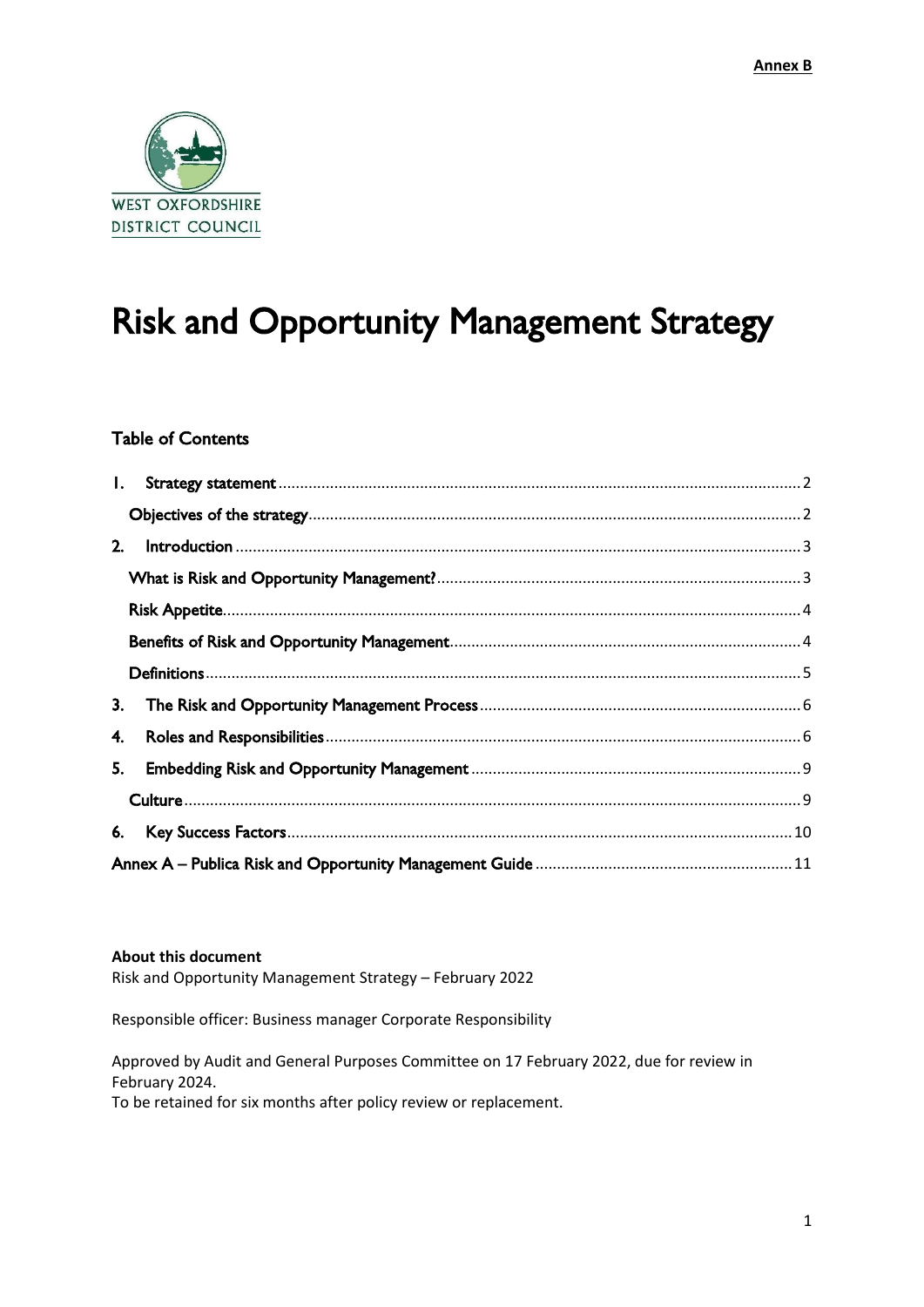#### <span id="page-1-0"></span>1. Strategy statement

Our vision is to support West Oxfordshire to be fit for the future through:

- Climate Action
- Healthy Towns and Villages
- A Vibrant District Economy
- Strong Local Communities
- Meeting the Housing Needs of our Changing Population
- Modern Council Services and Sustainable Finance

As a local authority operating within a dynamic environment West Oxfordshire District Council faces ongoing challenges and needs to continuously review its strategic approach to ensure viability for the future. As a result, we look at alternative ways of empowering our communities and alternative approaches to working with partners. Whilst these changes create opportunities, they may also create significant risk and uncertainty.

This strategy is focused on setting out the principles, tools, techniques, advice and support required for effective risk and opportunity management, from strategic to operational activities. The key is to ensure that the management of the risk is not a process that is dealt with in isolation, but instead it should be embedded in every piece of work the Council does. Risk is unavoidable and the Council seeks to proactively manage it through the use of risk registers.

#### <span id="page-1-1"></span>Objectives of the strategy

The purpose of this strategy is to outline the overall approach to risk and opportunity management at West Oxfordshire District Council. It is acknowledged that some risks will always exist and will never be eliminated, but through effective mitigation can be managed to an agreed level at which risk can be tolerated.

The objectives of the risk and opportunity management strategy are to:

- Raise awareness of the principles and benefits of effective risk and opportunity management with all those responsible for the delivery of Council services
- Embed risk and opportunity management as a key part of strategic, operational, financial and project planning and management
- Embed risk and opportunity management into the culture of the Council
- Establish a systematic approach to the identification, assessment, management and review of risk and opportunity
- Identify and allocate roles and responsibilities for managing risk and opportunity
- Make it easy to clearly identify the key strategic and operational risks and opportunities
- Assess the likelihood of risks and opportunities occurring and their impact on the Council's objectives
- Ensure risks and opportunities are fully considered when identifying and responding to changing social, environmental and legislative requirements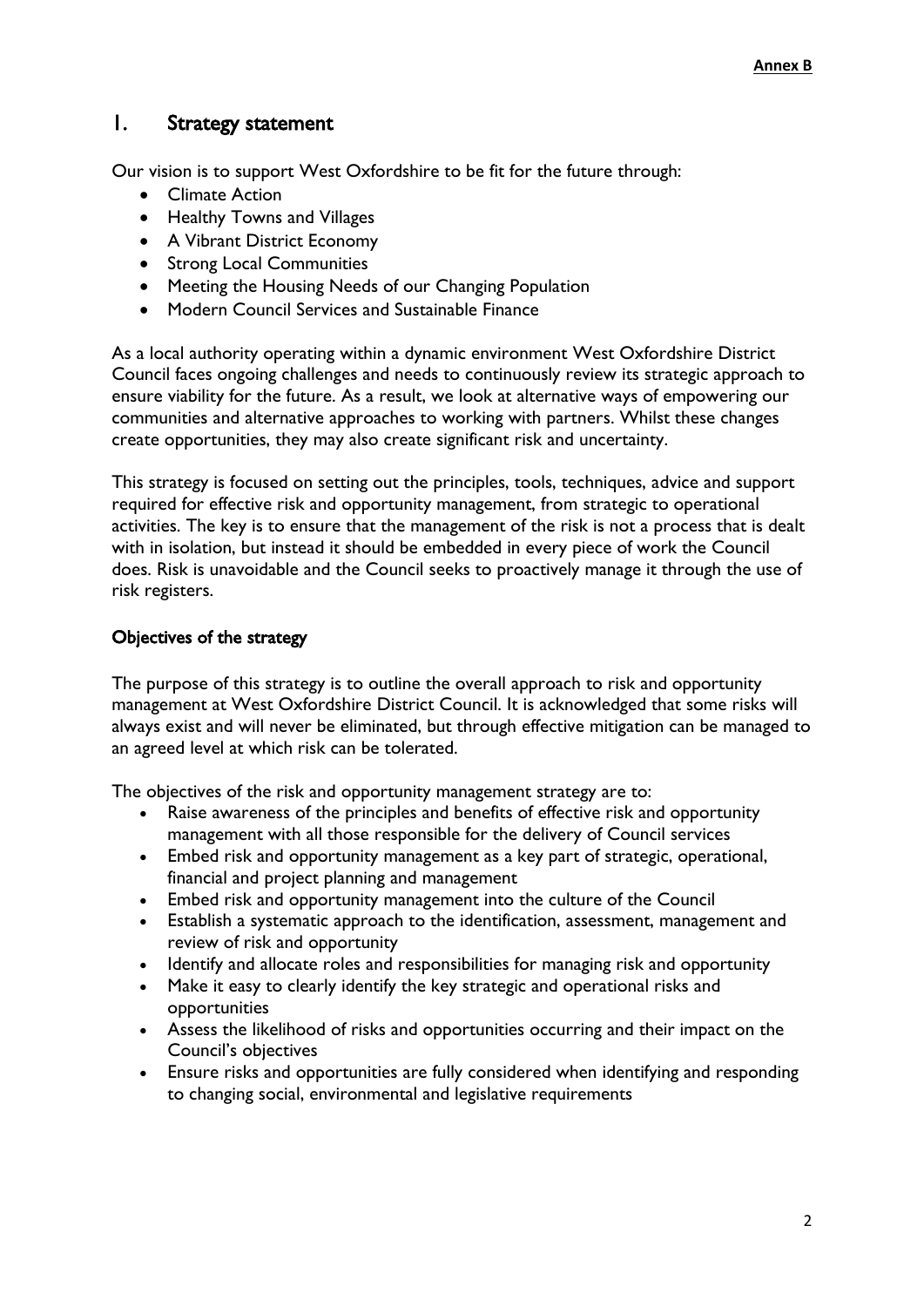These objectives will be achieved by;

- Establishing a clear risk and opportunity management process that is effectively communicated to all officers and Members
- Providing risk and opportunity management training to officers and Members
- Clearly defining roles and responsibilities for risk and opportunity management
- Maintaining and reviewing registers of strategic, operational and project risks and opportunities and assigning ownership for each task
- Identifying risk and opportunities in relation to working in partnerships / contracts

Fraud is a key risk to public service organisations with financial and reputational consequences. The Council and Publica has a responsibility to manage any risks associated with fraud, bribery and corruption effectively and ensure mitigating controls are in place. The Counter Fraud Unit maintains a separate Fraud Risk Plan and Fraud Risk Register.

The 'Risk and Opportunity Management Strategy' will be reviewed periodically to take account of changing legislation, government initiatives, corporate priorities and experience gained within the Council.

### <span id="page-2-0"></span>2. Introduction

#### <span id="page-2-1"></span>What is Risk and Opportunity Management?

Risk and Opportunity Management is the process used to identify, evaluate and manage the whole range of business risks and opportunities facing an organisation.

A risk can be defined as the potential of something happening which may have a negative impact on the Council's ability to deliver services, projects and achieve its objectives. Conversely, an opportunity will enhance the Council's ability to achieve and effectively deliver, however there are often risks inherent in pursuing opportunities. By being alert to this and putting in place mechanisms to manage both the risks and opportunities effectively, the Council will be in a better position to continue to deliver services, remain viable, continue to innovate and use resources more efficiently.

ALARM (the Association of Local Authority Risk Managers) defines Risk Management as follows;

"Risk Management is the culture, processes and structures that are dedicated towards effective management of potential opportunities and threats to the organisation and its objectives".

Risk management is not necessarily about being 'risk averse', it is about being 'risk aware'. Risk is ever present and some element of risk taking is inevitable if the Council is to achieve its priorities and objectives. Effective risk management is about making the most of opportunities and about achieving defined objectives once those decisions are made. By being risk aware the Council is in a better position to avoid threats and take advantage of opportunities.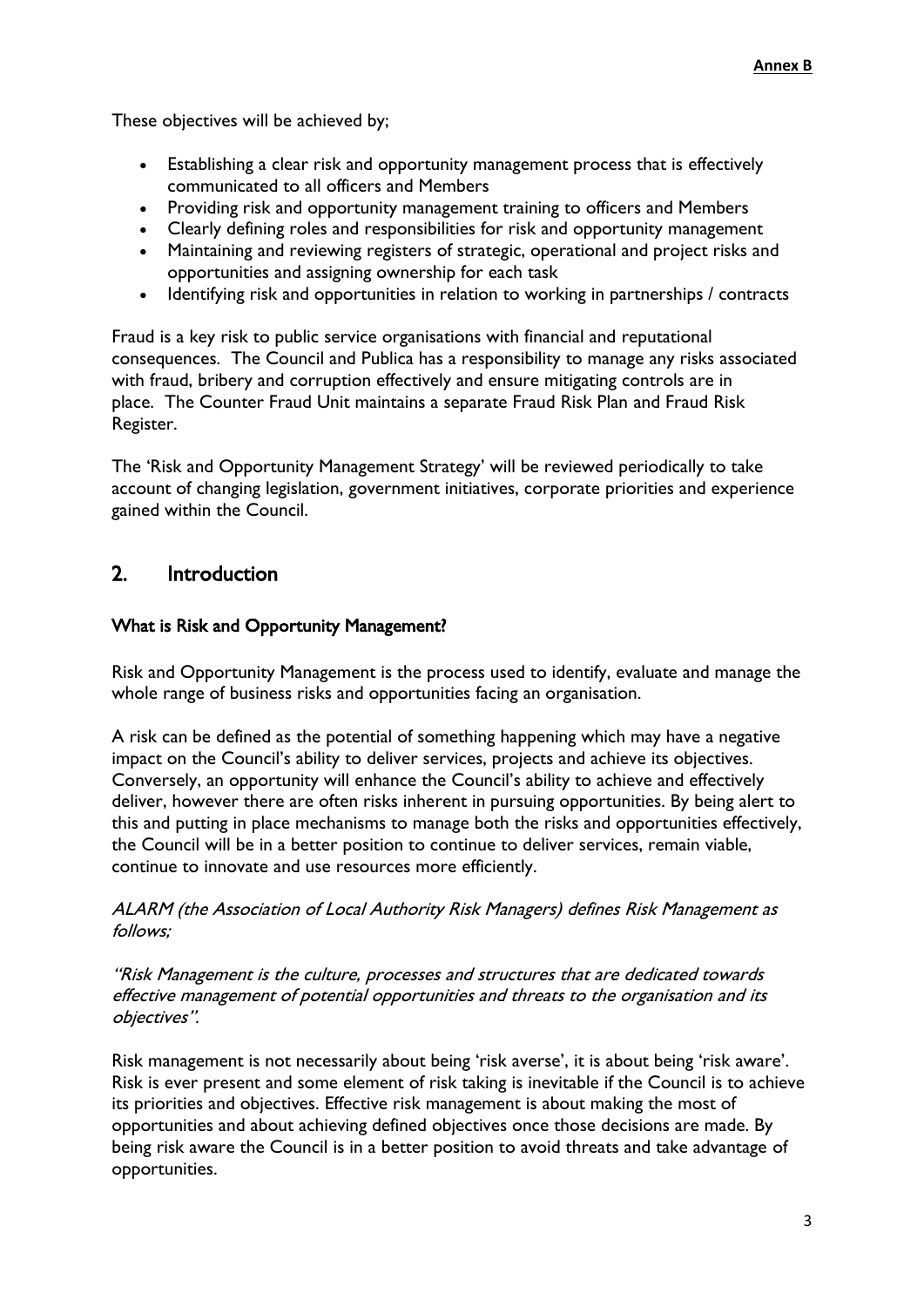#### <span id="page-3-0"></span>Risk Appetite

A fundamental part of the Council's risk and opportunity framework is its appetite for risk. Risk appetite can be defined as 'the level of risk the Council is prepared to accept in pursuit of its corporate objectives'.

Risk appetites can be categorised as follows:

| Averse                                                                                                                               | <b>Cautious</b>                                                                                                                                     | Creative and<br>Aware                                                                                                                                                            | Eager                                                                                                                                                                                 |
|--------------------------------------------------------------------------------------------------------------------------------------|-----------------------------------------------------------------------------------------------------------------------------------------------------|----------------------------------------------------------------------------------------------------------------------------------------------------------------------------------|---------------------------------------------------------------------------------------------------------------------------------------------------------------------------------------|
| • Safe Business<br>delivery<br>options with<br>low risks<br>limited reward<br>• Reluctanct to<br>take action<br>given<br>uncertainty | • Safe delivery of<br>options that<br>have a medium<br>degree of risk<br>and potential<br>for reward<br>• Tight corporate<br>control over<br>change | • willing to<br>consider all<br>potential<br>options that<br>are most likely<br>to result in<br><b>SUCCESS</b><br>• Well evaluated<br>risk taking<br>• Learns from<br>experience | • Eager to be<br>creative and<br>innovative<br>• Higher rewards<br>despite<br>inherent risk<br>• Willing to<br>accept<br>significant loss<br>• Actions when<br>results are<br>unknown |

Risk appetite can help inform decisions about the nature and extent of risk mitigation activity required, or which initiatives should be pursued. The Council's risk appetite level is Creative and Aware, although this can change on a risk to risk basis. It is willing to consider all potential options but with well evaluated risks and learning from experiences.

#### <span id="page-3-1"></span>Benefits of Risk and Opportunity Management

Successful Risk and Opportunity Management is about ensuring that the Council has the right controls in place to provide sufficient mitigation from risks, without missing the opportunities for development.

Embedding Risk and Opportunity Management across the organisation can bring a number of benefits:

- Improved strategic, operational and financial management
- Better decision making
- Improved service delivery
- Better outcomes for customers
- **•** Effective use of resources
- Taking advantage of key opportunities
- Effective mitigation of key risks
- Encourages a culture of innovation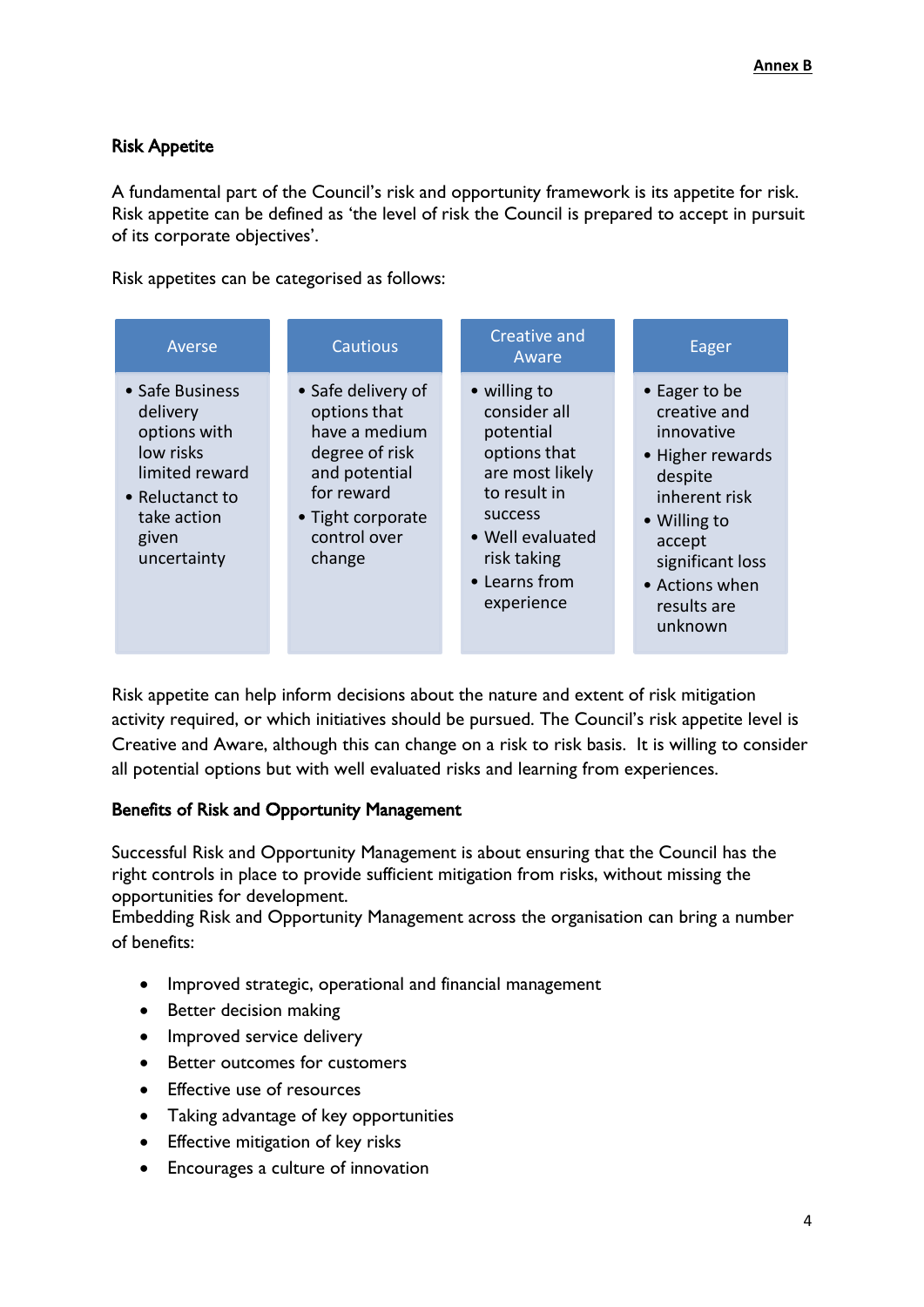Identifying and controlling risks at an early stage means that major projects and opportunities are more likely to succeed

#### <span id="page-4-0"></span>**Definitions**

Risk can be defined as "an uncertain event that, should it occur, will have an effect on the Council's objectives, service delivery and/or reputation". It is the combination of the probability of an event occurring (likelihood) and its effect, should it occur (impact).

Risk management As defined by ALARM (the Association of Local Authority Risk Managers) is the culture, processes and structures that are dedicated towards effective management of potential opportunities and threats to the organisation and its objectives

Risk management does not only focus on the negative impacts but also on the positive opportunity impacts. This can lead to improved benefits / outcomes. Risks are divided into five categories:



**Opportunities** management is the process used to identify, evaluate and manage the whole range of business opportunities for an organisation. An opportunity can be defined as 'something happening which may have an impact on the achievement of the Council's objectives in a positive way.' Often internal and external factors can limit the benefit or impact potential improvements. Opportunities may include the following:

<span id="page-4-1"></span>

| <b>Customers</b>                                                     | Competition                                    | Resource                                                                                              | Technology<br>and skills                                                             |
|----------------------------------------------------------------------|------------------------------------------------|-------------------------------------------------------------------------------------------------------|--------------------------------------------------------------------------------------|
| ·Identifying<br>customer needs<br>and demands to<br>improve services | •Looking for<br>opportunities in<br>the market | •Assessing the<br>Council's ability to<br>leverage resource<br>and/or streamline<br>working practices | •Harnessing the<br>evolution of<br>technology and<br>developing/<br>enhancing skills |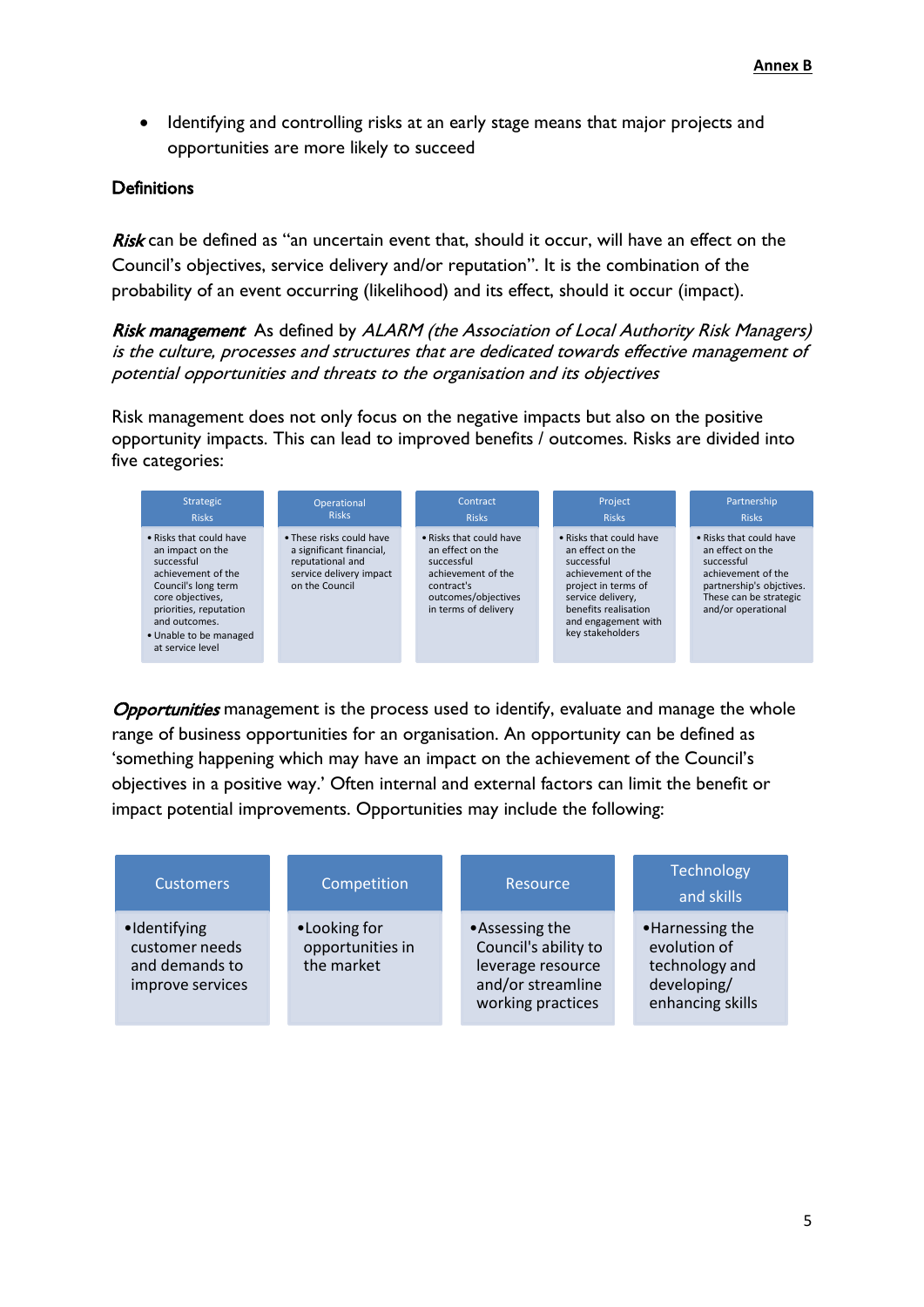## 3. The Risk and Opportunity Management Process

The Council has in place a five-stage process for managing risks and opportunities:



This shows how managing risks and opportunities needs to be a continuous process in order to be successful. The process must be regularly repeated to identify new risks and opportunities, but also those risks and opportunities already identified must be reviewed regularly to ensure they are being effectively managed.

Most of the Council's operational and project risks are identified and managed by Publica. As such this Strategy should be read in conjunction with Publica's Risk and Opportunity Management Guide which sets out the in detail the processes associated with the five stages of risk and opportunity management. The Guide is attached at Annex A.

## <span id="page-5-0"></span>4. Roles and Responsibilities

An approach that involves all appropriate Members and officers is required to ensure that risk and opportunity management is fully integrated and embedded into the culture of the Council. All officers and Members may have a role to play in identifying and assessing risk. However, there are certain roles within the Council that directly contribute to ensuring effective risk and opportunity management. These roles and responsibilities are outlined below.

| Individual or Group    | Role                                                                                                                                                                                              |
|------------------------|---------------------------------------------------------------------------------------------------------------------------------------------------------------------------------------------------|
| <b>Full Council</b>    | Approves the policy framework and budget<br>Supports and promotes an effective risk management<br>culture                                                                                         |
| Cabinet                | $\triangleright$ Risk manages the Council in delivering its core purpose,<br>priorities and outcomes<br>$\triangleright$ Considers and challenges the risks involved in making 'key<br>decisions' |
| <b>Audit Committee</b> | Approves the Risk and Opportunity Management Strategy<br>Reviews risk management reports and makes<br>recommendations                                                                             |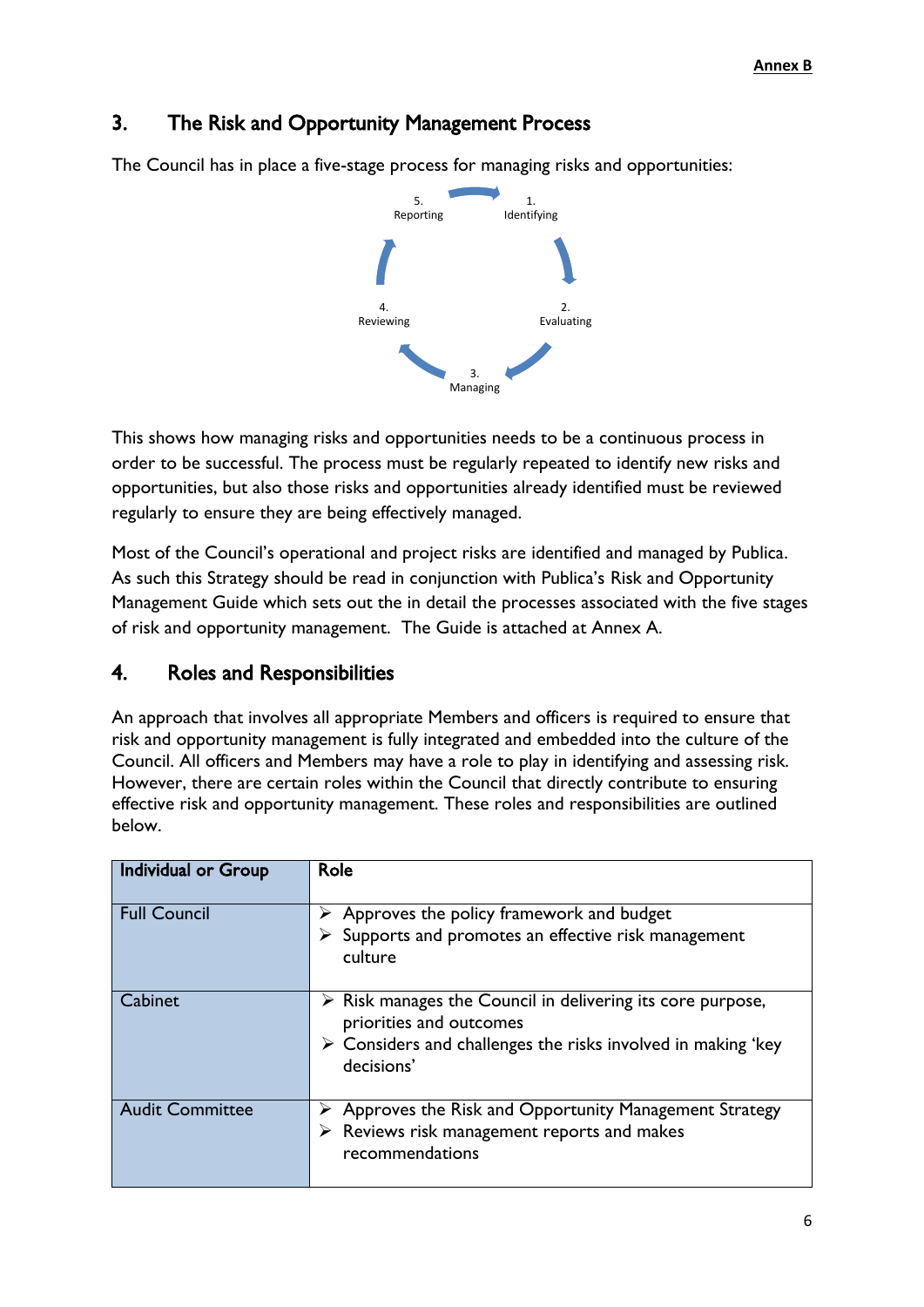| <b>Council Local</b><br><b>Management Team</b>                                   | $\triangleright$ Agrees tolerance levels for risk<br>$\triangleright$ Agrees the appetite for risk<br>$\triangleright$ Receives updates on any new significant emerging risks and<br>opportunities<br>$\triangleright$ Assigns responsibility for the Council's strategic risks<br>$\triangleright$ Prioritises opportunities detailed on the opportunity register<br>$\triangleright$ Ensures that risk and opportunity management is embedded<br>in the culture of the organisation<br>$\triangleright$ Ensures consistency of approach to risk and opportunity<br>management across the Council<br>$\triangleright$ Provides a quarterly report to Audit Committee on                                                                                                                                                                                                                                                                                                                                                                                      |
|----------------------------------------------------------------------------------|---------------------------------------------------------------------------------------------------------------------------------------------------------------------------------------------------------------------------------------------------------------------------------------------------------------------------------------------------------------------------------------------------------------------------------------------------------------------------------------------------------------------------------------------------------------------------------------------------------------------------------------------------------------------------------------------------------------------------------------------------------------------------------------------------------------------------------------------------------------------------------------------------------------------------------------------------------------------------------------------------------------------------------------------------------------|
| Corporate Governance<br>Group                                                    | <b>Strategic Risks</b><br>> Carries out quarterly 'spot checks' on operational and<br>project risk registers to ensure that registers are being used<br>within the framework<br>$\triangleright$ Offers advice and guidance on reporting of risks                                                                                                                                                                                                                                                                                                                                                                                                                                                                                                                                                                                                                                                                                                                                                                                                             |
| Publica Group<br>Managers and Executive<br><b>Directors</b>                      | $\triangleright$ Act as a central point for coordination and dissemination of<br>information on risk and opportunity<br>$\triangleright$ Review risk and opportunity management systems and their<br>implementation on a regular basis<br>$\triangleright$ Raise awareness of risk and opportunity issues and the<br>Council's approach to risk and opportunity management<br>$\triangleright$ Encourage and support development and effective<br>implementation of the Risk and Opportunity Management<br>strategy<br>$\triangleright$ Assist Business Managers to identify, assess and monitor<br>operational risks and opportunities<br>$\triangleright$ Ensure a responsible officer is assigned to manage each<br>significant risk<br>$\triangleright$ Identify resources to address the highest priority risks<br>$\triangleright$ Escalate significant emerging risks and opportunities to the<br>Council's Local Management Team<br>$\triangleright$ Discuss significant emerging risk and opportunities at regular<br>briefings with Cabinet Members |
| <b>Publica Business</b><br>Managers and<br>equivalent Council<br><b>Managers</b> | $\triangleright$ Identify team level risks and opportunities and lead reviews<br>within their teams, as part of the operational planning<br>process and on an ongoing basis throughout the year<br>$\triangleright$ Provide a quarterly update to Group Manager, in particular<br>highlighting those risks that are emerging, recurring, high<br>level (above 10) or may become strategic<br>$\triangleright$ Monitor progress against mitigation actions and updating risk<br>registers on a quarterly basis<br>$\triangleright$ Discuss significant emerging risk and opportunities at regular<br>briefings with Cabinet Members                                                                                                                                                                                                                                                                                                                                                                                                                            |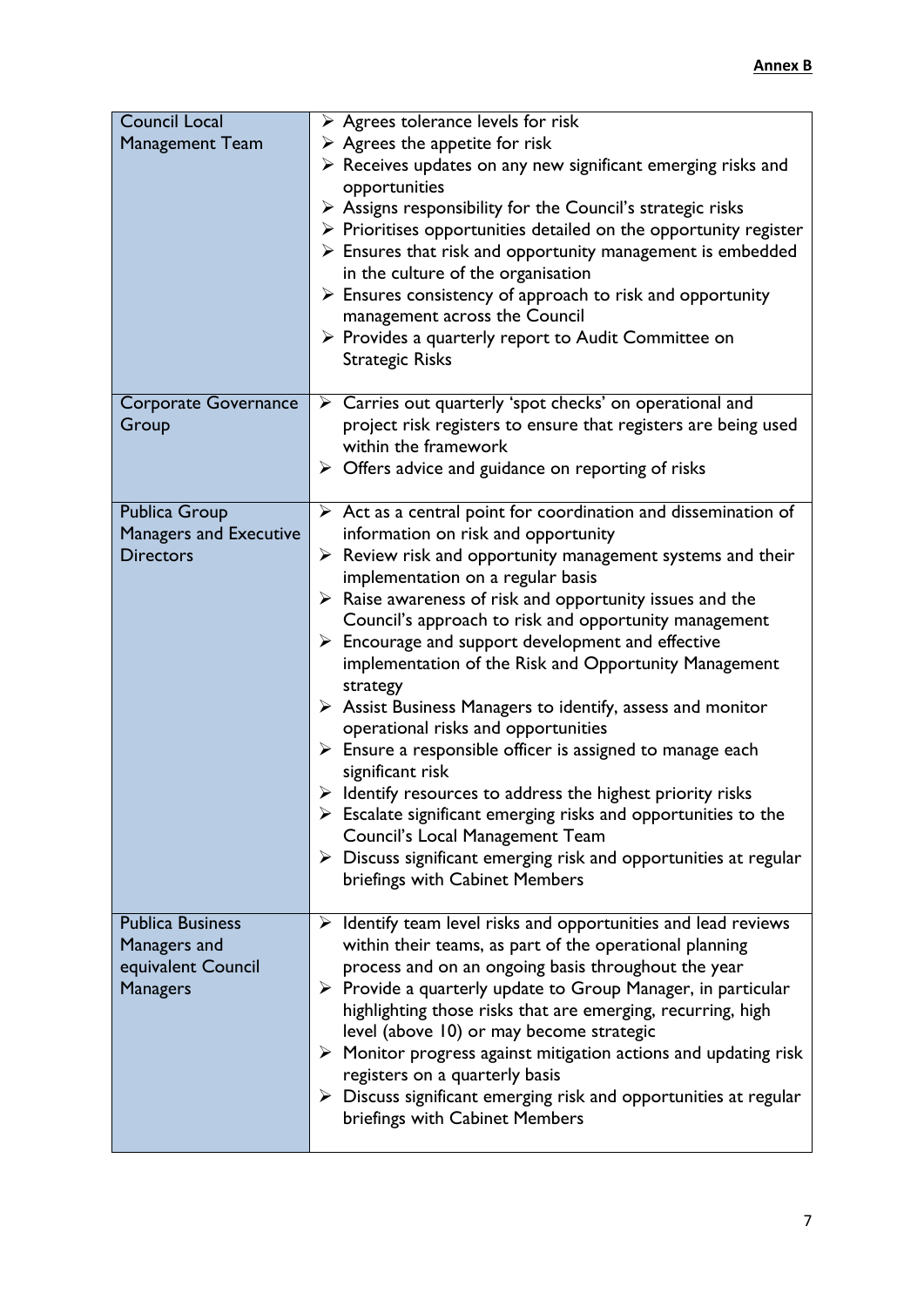| <b>Business Manager -</b>    | $\triangleright$ Responsible for ensuring that risk management processes                                                                   |
|------------------------------|--------------------------------------------------------------------------------------------------------------------------------------------|
| Corporate                    | are in place                                                                                                                               |
| Responsibility               | $\triangleright$ Recommends changes to the Risk and Opportunity                                                                            |
|                              | <b>Management Strategy</b>                                                                                                                 |
|                              | $\triangleright$ Ensures that appropriate guidance and training is provided                                                                |
|                              | to staff as required.                                                                                                                      |
|                              |                                                                                                                                            |
| <b>Risk Owners</b>           | $\triangleright$ Ensure that appropriate resources and importance are                                                                      |
|                              | allocated to the risk and opportunity management process                                                                                   |
|                              | $\triangleright$ Confirm the existence and effectiveness of existing actions                                                               |
|                              | and ensuring that any further actions are implemented                                                                                      |
|                              | $\triangleright$ Provide assurance that the risks for which they are the risk                                                              |
|                              | owner are being effectively managed.                                                                                                       |
|                              |                                                                                                                                            |
| <b>Project and Programme</b> | $\triangleright$ Establish and maintain Programme Risk and Issue Registers                                                                 |
| <b>Managers</b>              | $\triangleright$ Ensure project or programme risks are being identified,                                                                   |
|                              | assessed, controlled, monitored and reported throughout                                                                                    |
|                              | the project's or programme's lifecycle                                                                                                     |
|                              | $\triangleright$ Escalate risks which have an impact on the ability to deliver<br>the project or programme within the approved constraints |
|                              | of time, cost, quality and scope to the Project or                                                                                         |
|                              | Programme Board, relevant Publica Executive Director,                                                                                      |
|                              | Publica Group Manager and Publica Business Manager who                                                                                     |
|                              | will be responsible for discussing with the Council's Local                                                                                |
|                              | Management Team                                                                                                                            |
| <b>All Staff</b>             | $\triangleright$ Consider risk and opportunity as part of their everyday                                                                   |
|                              | work                                                                                                                                       |
|                              | $\triangleright$ Where appropriate draw their line manager's attention to                                                                  |
|                              | risk, for instance where risk is increasing or a new risk or                                                                               |
|                              | opportunity is identified.                                                                                                                 |
| <b>Internal Audit</b>        | $\triangleright$ Provides information and assurance on the reliability and                                                                 |
|                              | effectiveness of internal controls                                                                                                         |
|                              | $\triangleright$ Highlights issues resulting from specific internal audits that                                                            |
|                              | should be considered by Publica Executive Directors, Publica                                                                               |
|                              | Group Managers and Publica Business Managers and the                                                                                       |
|                              | Council Local Management Team                                                                                                              |
| <b>Counter Fraud Unit</b>    | $\triangleright$ The Counter Fraud Unit is responsible for the prevention,                                                                 |
|                              | detection and deterrence of fraud, bribery and corruption                                                                                  |
|                              | across the Council.                                                                                                                        |
| Partners/Contract            | $\triangleright$ Actively manage risk within the partnership / contract                                                                    |
| <b>Monitoring Officers</b>   | $\triangleright$ Report on risk management issues to partnership / contract                                                                |
|                              | boards or equivalent.                                                                                                                      |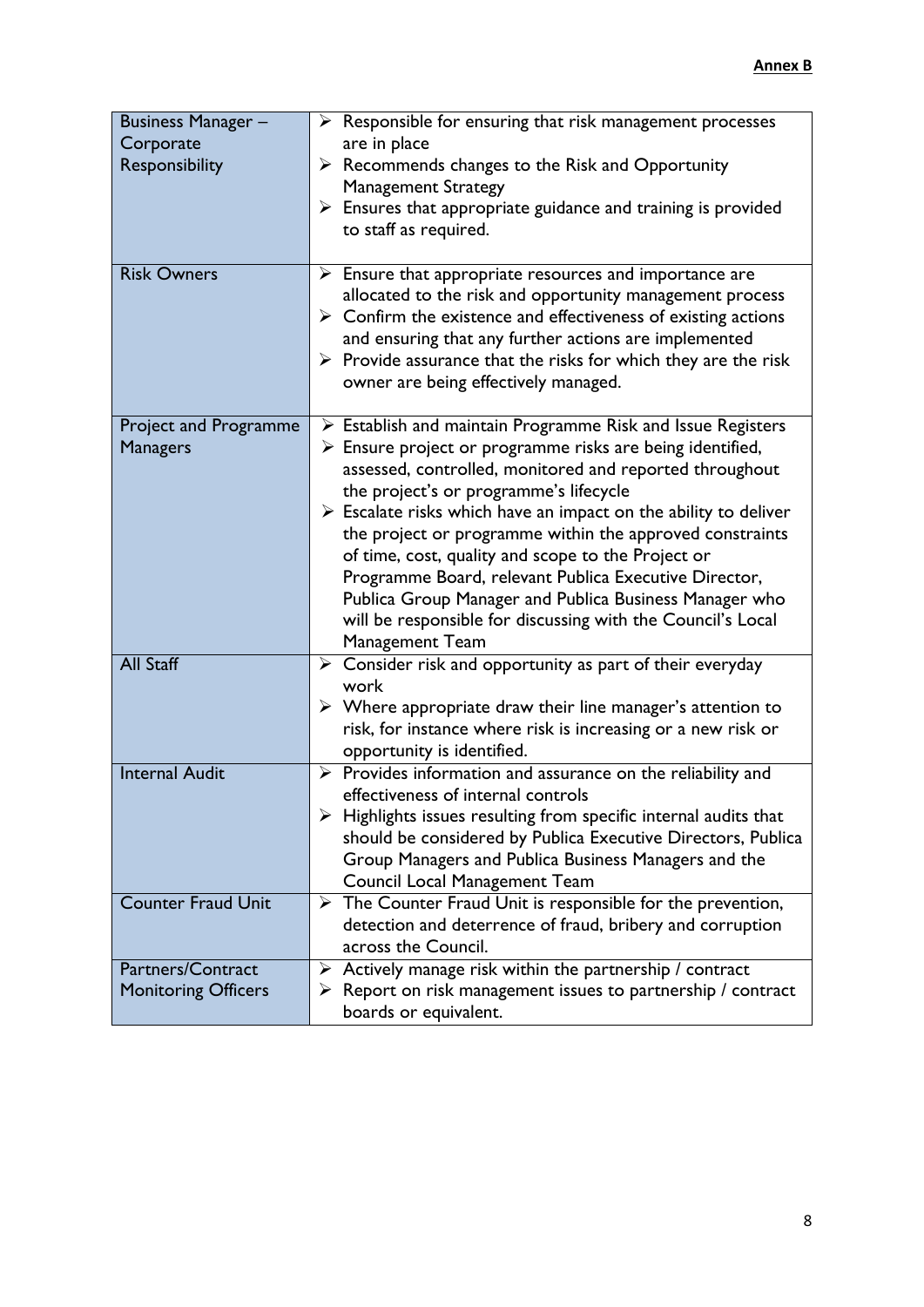## <span id="page-8-0"></span>5. Embedding Risk and Opportunity Management

For risk and opportunity management to be effective and a meaningful management tool, it needs to be an integral part of key management processes and day to day working. Monitoring of associated actions should be considered as part of a number of the Council's significant business processes;

- Corporate Decision Making Addressing significant risks and opportunities
- Business Planning Updating service plans to reflect operational risks and current priorities
- Project Management Considering risks and opportunities linked to delivering the project outcomes before and throughout the project. This includes risks that have an effect on service delivery, benefits realisation and key stakeholders
- Partnership working Establishing procedures to record and monitor risk and opportunities that may impact the Council or its partnership aims
- Commissioning Identifying and keeping under review risks associated with all stages of the commissioning cycle
- Contract management Identifying and keeping under review risks associated with all stages of contract management
- Insurance Managing insurable risks and self-insurance arrangements

#### <span id="page-8-1"></span>**Culture**

Developing an effective risk and opportunity management culture is a critical part of the risk and opportunity management process and takes time. In building this culture it is important that:

- Lessons from activities that lead to loss or reputational damage or positive outcomes through improvements to services are shared and acted on.
- There is a clear analysis of the risks and a robust justification for decisions, enabling officers and Members to be more creative and innovative in progressing opportunities that benefit the Council and the district
- Discussion on risk and opportunity in any context is conducted in an open and honest manner.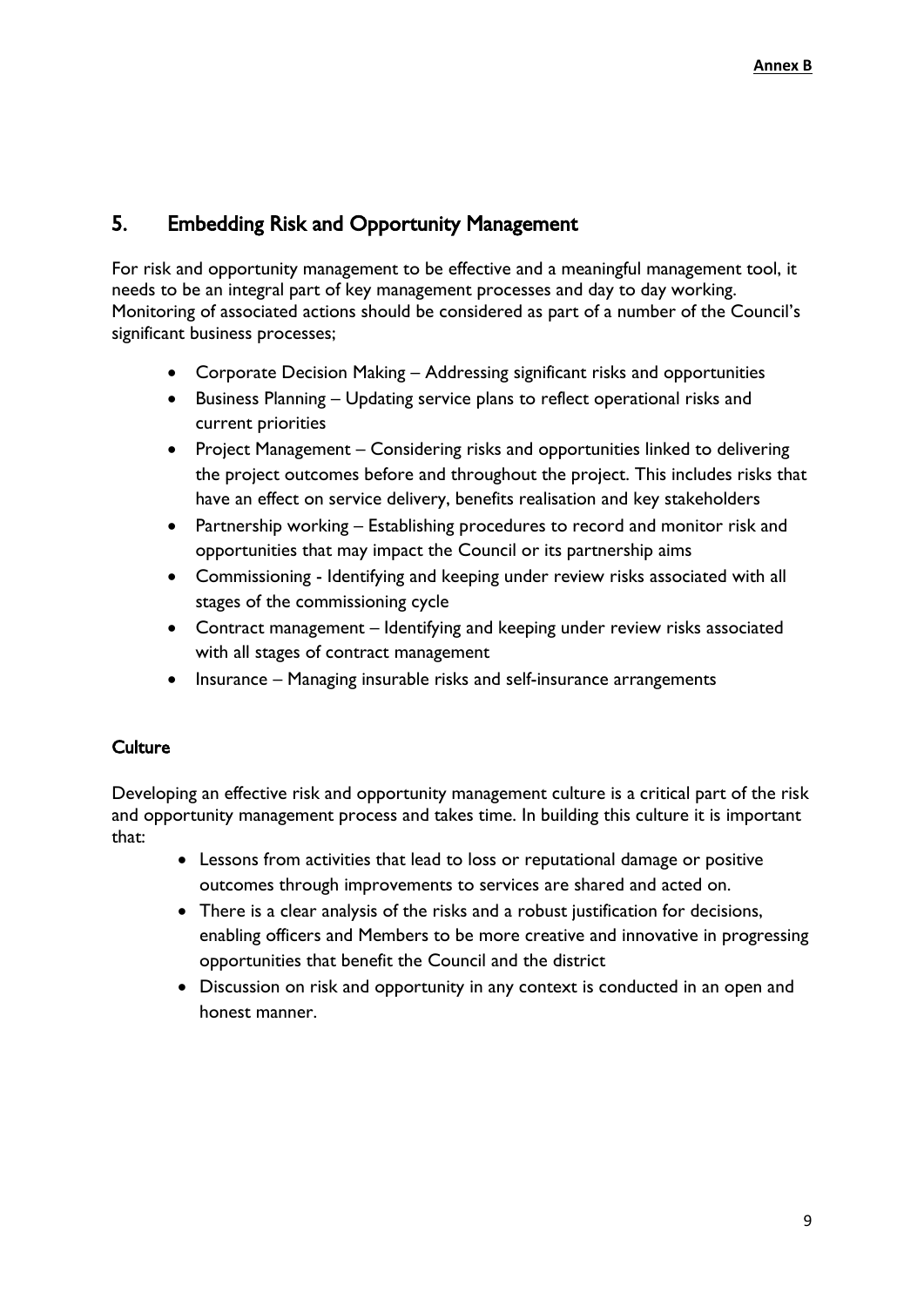## <span id="page-9-0"></span>6. Key Success Factors

The following are crucial to the successful embedding of risk management.

- The implementation of this strategy must be endorsed by the Local Management Team and positively supported by all officers
- Risk management needs to be part of the annual business planning process
- Risks and opportunities should be incorporated within items for discussion as part of:
	- o Strategy review
	- o Budget approval meetings
	- o Performance reviews
	- o Project planning and review meetings
- There should be a regular update of the risk register by the managers who are accountable and responsible for their mitigation
- Training will be provided to all staff, appropriate to their level of responsibility.